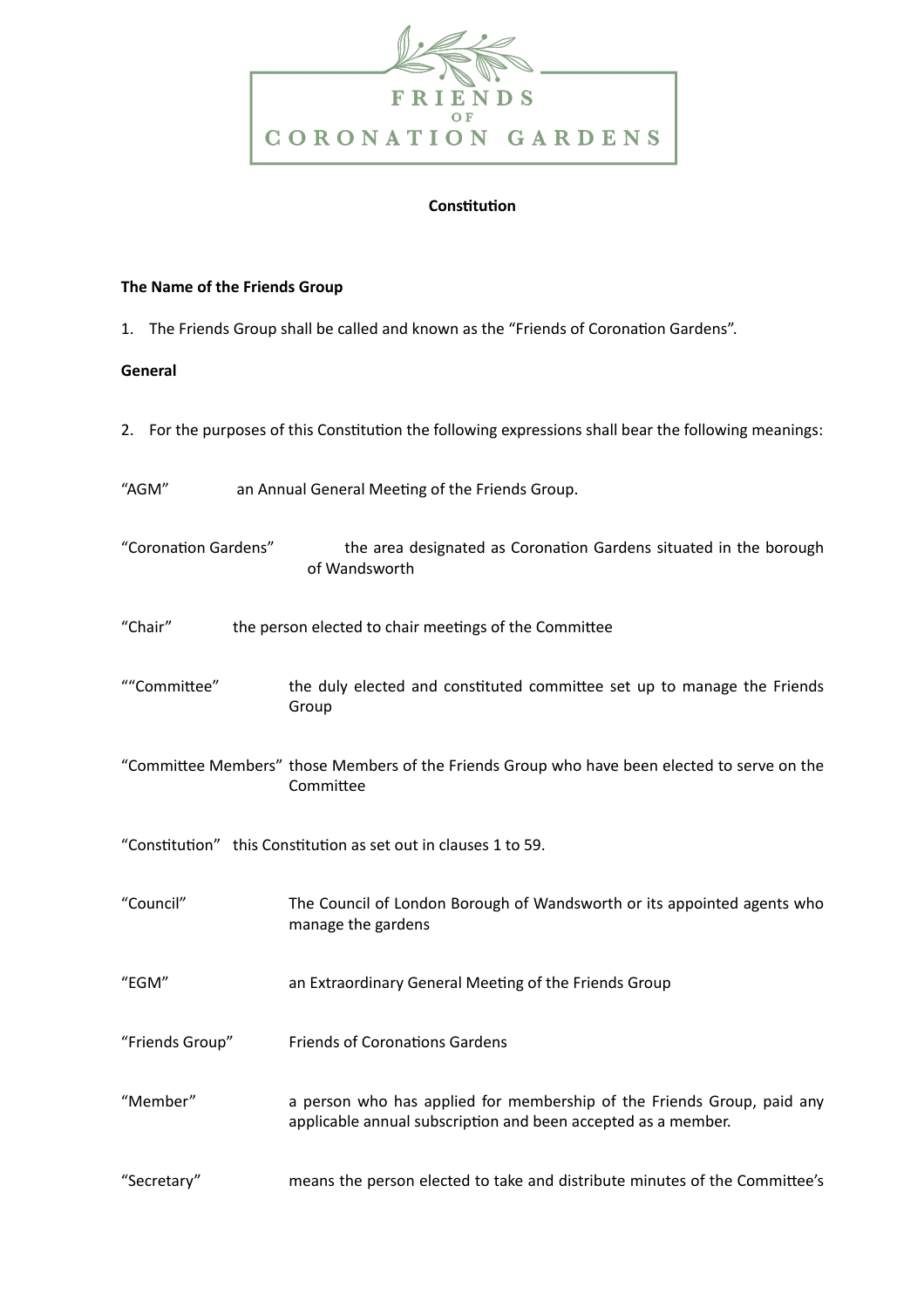meetings, maintain a list of Members and carry out other administrative functions on behalf of the Committee and the Friends Group

- "Special Resolution" a resolution passed by seventy-five per cent of the Members present and voting or who have completed ballot papers at a duly constituted general meeting of the Friends Group
- "Treasurer" the person elected to the Committee to manage the Friends Group's finances

## **Vision and purposes of the Friends Group**

3. The vision and purposes of the Friends Group are:

## **3.1 To help protect, conserve and enhance Coronation Gardens and its environs, for the enjoyment of residents and visitors.**

- 3.2. Consistent with, and in furtherance of, the aims in paragraph 3.1 above:
- i) To develop and propose ideas and suggestions to the Council and, where appropriate, to request action or authorisation by the Council or any other relevant organisation to implement such ideas and suggestions;
- ii) To encourage access to Coronation Gardens, creating events which benefit the whole community and promote sense of community spirit;
- iii) To promote the importance of retaining our green spaces, encouraging the local community to become involved in Coronation Gardens projects;
- iv) To help preserve Coronation Gardens as an important local green space, enhancing it, and making it an attractive and accessible area for all;
- v) To protect, conserve and enhance the flora and fauna of Coronation Gardens;
- vi) To provide a statutory consultative Friends Group for key issues or decision-making regarding Coronations Gardens and its facilities or use;
- vii) To work with the Council, its contractors, suppliers and local law enforcement officers to ensure that services provided are of maximum benefit to users and to the local community; and
- viii) To seek comments, views and suggestions from the local community, including on the Friends Group's own proposals, for any actions the Council or any others may undertake or propose to undertake that affect Coronation Gardens.

4. The Friends Group may undertake any activity which it considers will promote the vision and purposes of the Friends Group as set out in paragraph 3 above. It may in addition to such activity, carry out the following specific activities:

- i) Practical conservation works (although day to day maintenance of Coronation Gardens will remain with the Council);
- ii) The organisation and execution of events and activities which the Friends Group may consider to be for the benefit of the Friends Group or other users of Coronation Gardens;
- iii) The raising of money to pursue the vision and purposes of the Friends Group;
- iv) Discussing, engaging and exchanging information and ideas with:
- other similar friends of Friends Groups, charities, developers and potential developers, other relevant groups with an interest in the Gardens, schools, nurseries and religious groups;
- Police, crime prevention and response officers;
- Local/National grant giving organisations; and
- The Council.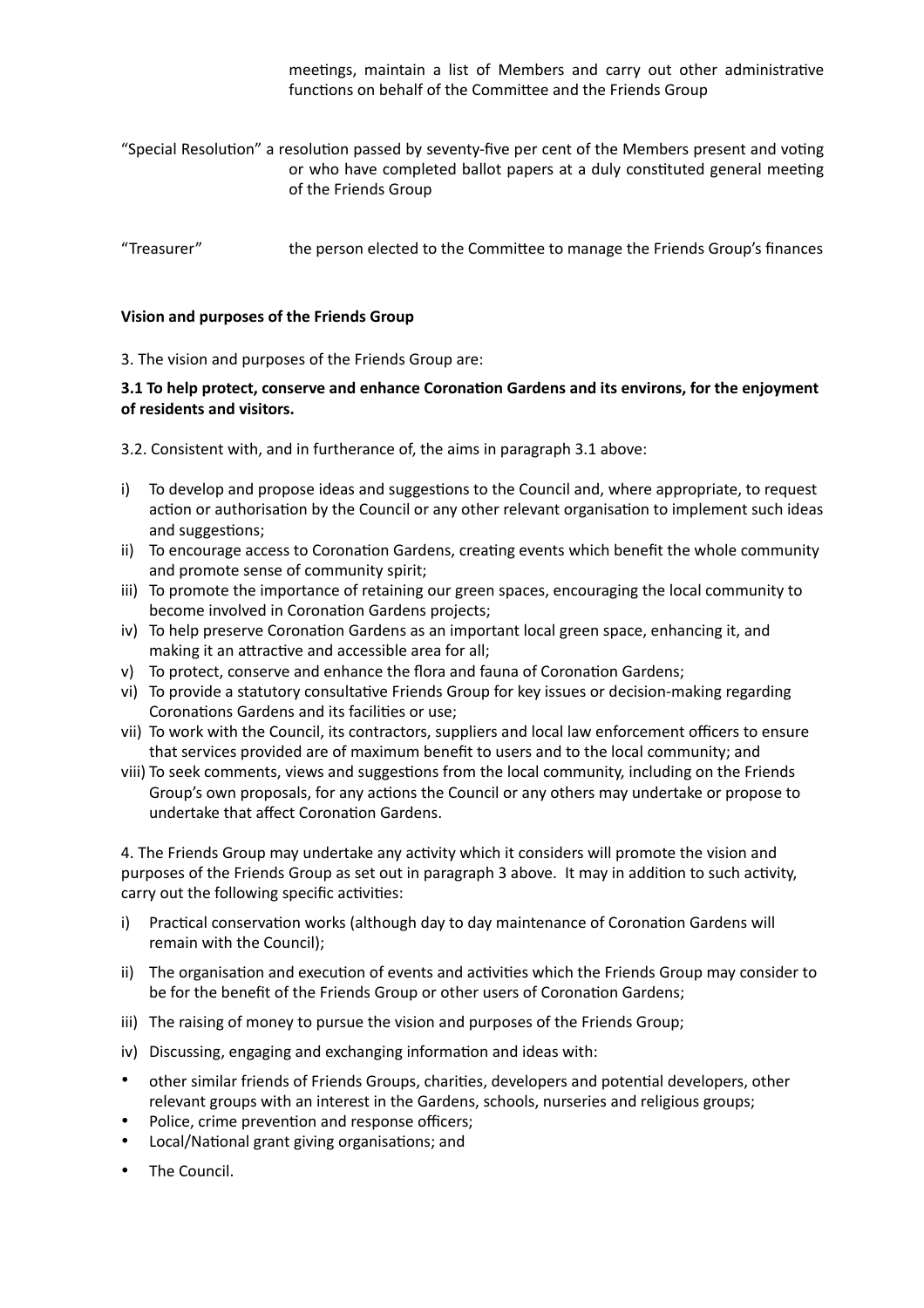## **Membership of the Friends Group**

5. Membership of the Friends Group shall be open to any person who is interested in Coronation Gardens and in the work of the Friends Group, and who is willing to abide by this Constitution. The Friends Group will promote its membership opportunity openly.

6. Any person desiring to be a Member of the Friends Group shall complete an application in a form as prescribed by the Committee, which shall be submitted to the Secretary. Once accepted by the Secretary the applicant shall be a Member.

7. The Secretary shall maintain a register and index of Members. The register shall be open to inspection by any Member upon application to the Committee. A copy of the current Constitution will be available to all Members upon joining the Friends Group and will be placed on the Friends Group's website.

8. Members may be required to pay an annual subscription to provide funds for necessary expenses of the Friends Group.

9. There shall be an annual membership subscription at the time of adopting this Constitution. The Committee shall have discretion to waive all or any approved subscriptions from time to time.

10. The membership year shall run from 1st April in one year to 31st March in the following year. There will be no reduction in the subscription for part year membership.

11. Every Member shall be entitled to attend and vote at general meetings of the Friends Group, and at every such meeting shall be entitled to cast one vote on every resolution upon which a vote is taken.

12. Donations are welcome but shall not entitle a Member to any additional votes.

## **Conduct of Members**

13. Every Member, including every Committee Member, shall be required, as a condition of membership, in relation to the Friends Group, its business, activities and affairs, whether at meetings or in any form of communication, to behave with courtesy and respect towards the Committee and other Members.

14. The Committee may exercise its discretion to refuse or terminate membership if, in its opinion, there is good and evidenced reason to consider that the participation of an applicant, or the continued participation of a Member, would be detrimental to the Friends Group's aims, activities, reputation or proceedings including those at meetings of the Friends Group.

15. Any Member who believes that he or she is or has been the object or victim whether directly or indirectly of another Member's misconduct including, without limitation, any such as is described in paragraph 14 above should report the issue to the Chair of the Committee, or another member of the Committee, who shall refer it to a meeting of the Committee. If the Committee decides that the matter should be pursued, it will nominate two Committee members to investigate the allegations.

16. If, on receiving the investigators' report, the Committee considers that termination of membership of a Member should proceed, a motion to that effect will be placed on the agenda for the next (but not the same) meeting of the Committee, and the Member in question may, at the discretion of the Committee, be invited to attend for that item to address the Committee directly, if he or she so wishes. After hearing the Member (if he or she so attends), the Committee will discuss and vote on the matter. The Member will be notified in writing within seven days of the Committee's decision. The decision of the Committee shall be final.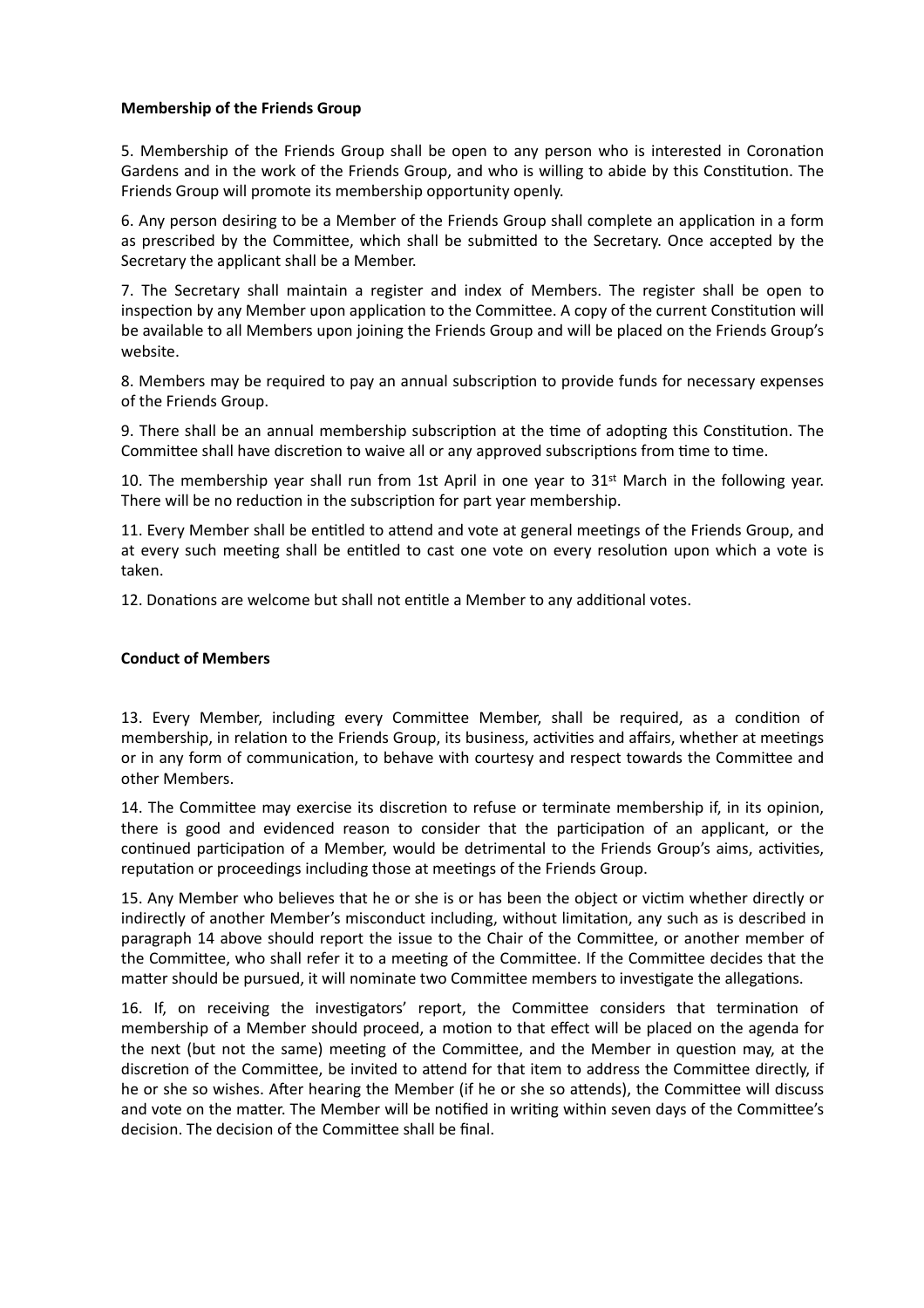## **The Committee**

17. The first Committee Members were elected unanimously by a vote of those persons present and voting at a public meeting at the Scout Hall, Pirbright Road on 4 April 2019 who expressed an interest in the formation of the Friends Group. Those so elected shall hold office until the close of the first AGM. The Chair, the Secretary and the Treasurer shall each hold office until the close of the third AGM but shall thereafter be eligible for re-election for one or more further fixed terms.

18. The Members shall elect a Committee, consisting of a Chair, a Secretary, a Treasurer and not less than three nor more than eight other Members of the Friends Group.

19. The Committee shall conduct the business of the Friends Group and may regulate the format of its own meetings from time to time as it considers fit. Members of the Committee are obliged to disclose any conflicts of interest and loyalty and remove themselves from any pertinent matters.

20. At the first AGM all Committee Members, other than the Chair, the Secretary and the Treasurer, shall retire from office, and at the AGM in every subsequent year, one third of the Committee Members for the time being, or, if their number is not three or a multiple of three, then the number nearest one third (excluding the Chair, the Secretary and the Treasurer) shall retire from office. The Committee Members to retire in every year shall be those who have been longest in office since their last election. In the event of there being more than one third who have been in office for the same period those to retire shall be determined by lot. A retiring Committee Member shall be eligible for re-election.

21. At the AGM at which a Committee Member retires by rotation, the Friends Group may fill the vacancy by electing another Member, or, in default, the retiring Committee Member, if offering him/ herself for re-election, shall be deemed to have been re-elected, unless it is resolved not to fill the vacancy. No Member, other than a retiring Committee Member, shall be eligible for election unless, at least fourteen days prior to the date appointed for the AGM, the Committee has received notice in writing, signed by the applicant and supported in writing by not less than three Members of their intention to propose such applicant for election.

22. By Special Resolution, the Members may, from time to time and at any time, remove any Committee Member from office, and may, by Special Resolution, appoint another Member in place of the Member so removed from office. The Members may also, by Special Resolution, appoint any Member as a Committee Member to fill a casual vacancy.

23. The Committee may, whenever it considers that it does not have the skills or capacity to perform adequately the business of the Friends Group or some aspect of it, co-opt up to three additional Members to join the Committee. Co-opted Committee Members shall not have votes at meetings of the Committee.

24. The Committee may, as and when it considers appropriate, set up sub-groups and/or working parties, to operate on such terms as the Committee shall determine and these will always be accountable to the Committee.

25. The quorum for a meeting of the Committee shall be 60% or the nearest whole number rounded up. Committee members who are unable to attend a meeting in person may attend by providing a proxy to the Chair authorising the Chair to act on their behalf.

26. Decisions at all Committee meetings shall be by a simple majority vote. In the case of an equality of votes the Chair shall have a second or casting vote. A resolution in writing signed by all the Committee Members for the time being shall be as valid and effectual as if it had been passed at a meeting of the Committee duly convened and held.

27. The Committee shall meet at least four times a year.

28. The Chair may and the Secretary, at the direction of the Chair, shall, at any time call an emergency meeting upon giving 24 hours prior notice to the other Committee Members and receiving their approval to convene the emergency meeting at short notice.

29. Except for emergency meetings the notice period for Committee Meetings shall be at least seven days. The agenda for each Committee meeting shall be circulated to Committee Members at least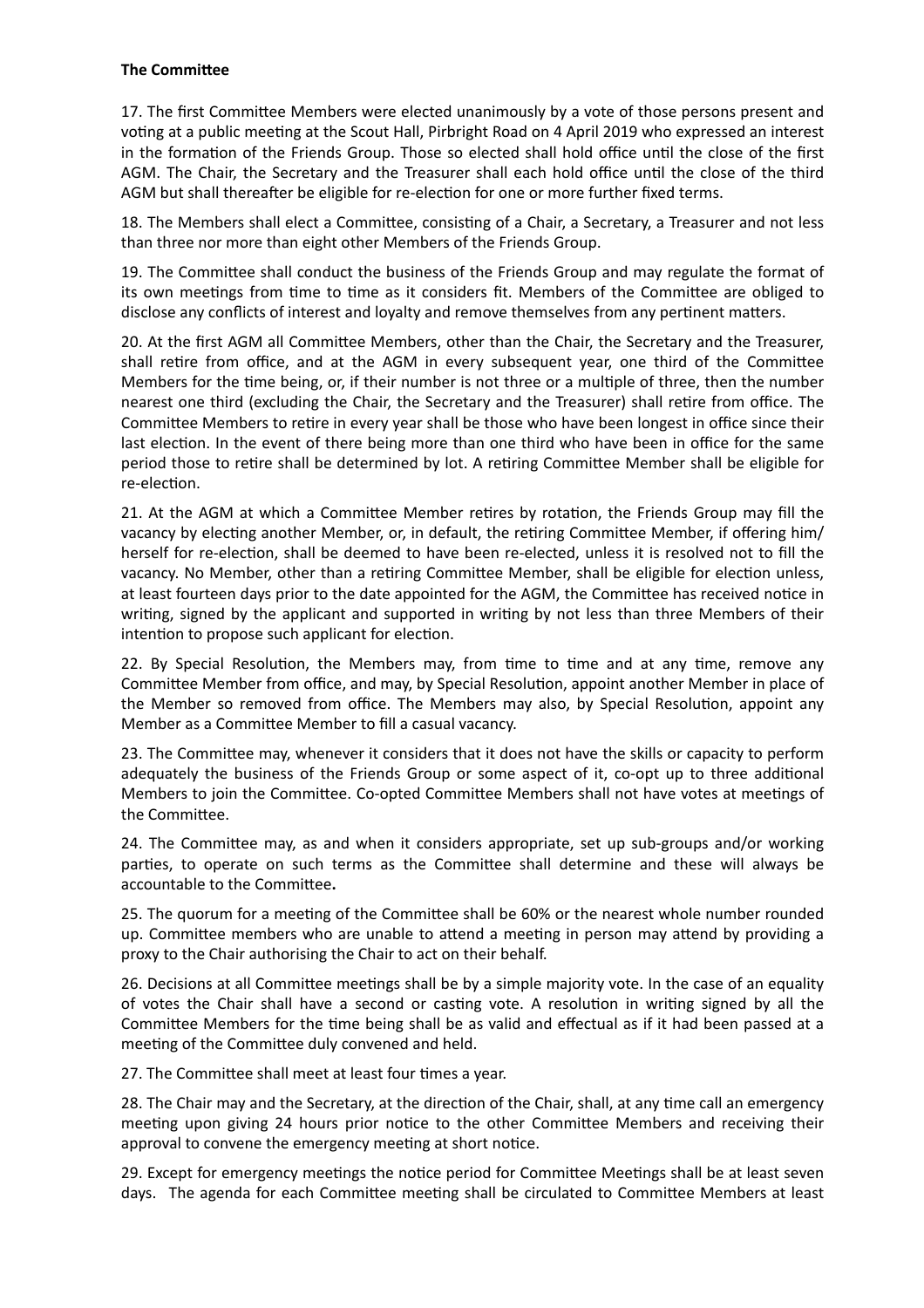seven days before the agreed meeting date.

30. The Committee shall cause minutes to be made of the proceedings at its meetings and the decisions of the Committee shall be placed on the Friends Group's website once the minutes have been approved.

31. Any complaint about the work or conduct of the Committee by a Committee Member or other Member of the Friends Group shall be made in writing and sent to the Chair or Secretary of the Committee. The Committee will consider the complaint at its next Committee meeting and use reasonable endeavours to address the points raised and to correct any problems highlighted. It will inform the complainant in writing of the action taken.

32. If the Member who has complained is still not satisfied, he or she should send a copy of the complaint and any correspondence received to the Committee, who will invite an independent person or organisation to investigate and report back to the Committee. The Committee will have an opportunity to readdress any factually incorrect matters before the independent person/organisation reports back to the complainant.

### **Annual General Meetings**

33. The Friends Group shall hold an AGM in each year and not more than fifteen months shall elapse between the date of one AGM and the date of the next. The first AGM shall be held not less than twelve nor more than eighteen months after establishment of the Friends Group by the election of the first Committee Members.

34. All AGMs and other general meetings of the Friends Group will be open to the public to attend.

35. At least twenty-eight days' notice of every AGM shall be given to all Members. The AGM will also be advertised in Coronation Gardens, by leafletting nearby households, on all social media channels available and in public locations nearby.

36. The business of the AGM shall include:

- a. Receipt of a written report from the Chair on the Friends Group's activities over the previous twelve months;
- b. Receipt of reports from any sub-committees;
- c. Receipt of a written report from the Treasurer, including an income and expenditure account for the last financial year and a balance sheet as at the last date of that period;
- d. Election of Committee Members; and
- e. Consideration of any other matters as the Chair may consider appropriate for discussion at the meeting.

37. Not later than seven days before the date of the AGM, the Secretary shall circulate to Members the agenda for the AGM, together with ballot papers for completion where there is to be an election of Committee Members.

38. Members unable to attend the meeting may offer apologies for absence and return their completed ballot papers to the Secretary at least 48 hours before the scheduled time for the AGM.

39. Any business not on the agenda of the AGM may only be accepted and discussed at the discretion of the Chair, and no resolutions may be passed relating to or arising from any such additional items.

40. The quorum for the AGM shall be 20% Members present in person at the time of commencement of the business of the meeting.

41. At every AGM a resolution put to the vote of the meeting shall be decided on a show of hands and completed ballot papers received from Members not present, unless a poll is demanded by the Chair or by at least three Members present at the meeting. Unless a poll is so demanded, a declaration by the Chair that a resolution has, on a show of hands and completed ballot papers, been carried, or lost, shall be conclusive evidence of the fact, without proof of the number of votes recorded in favour of or against such resolution. In the case of an equality of votes the Chair shall have a second or casting vote.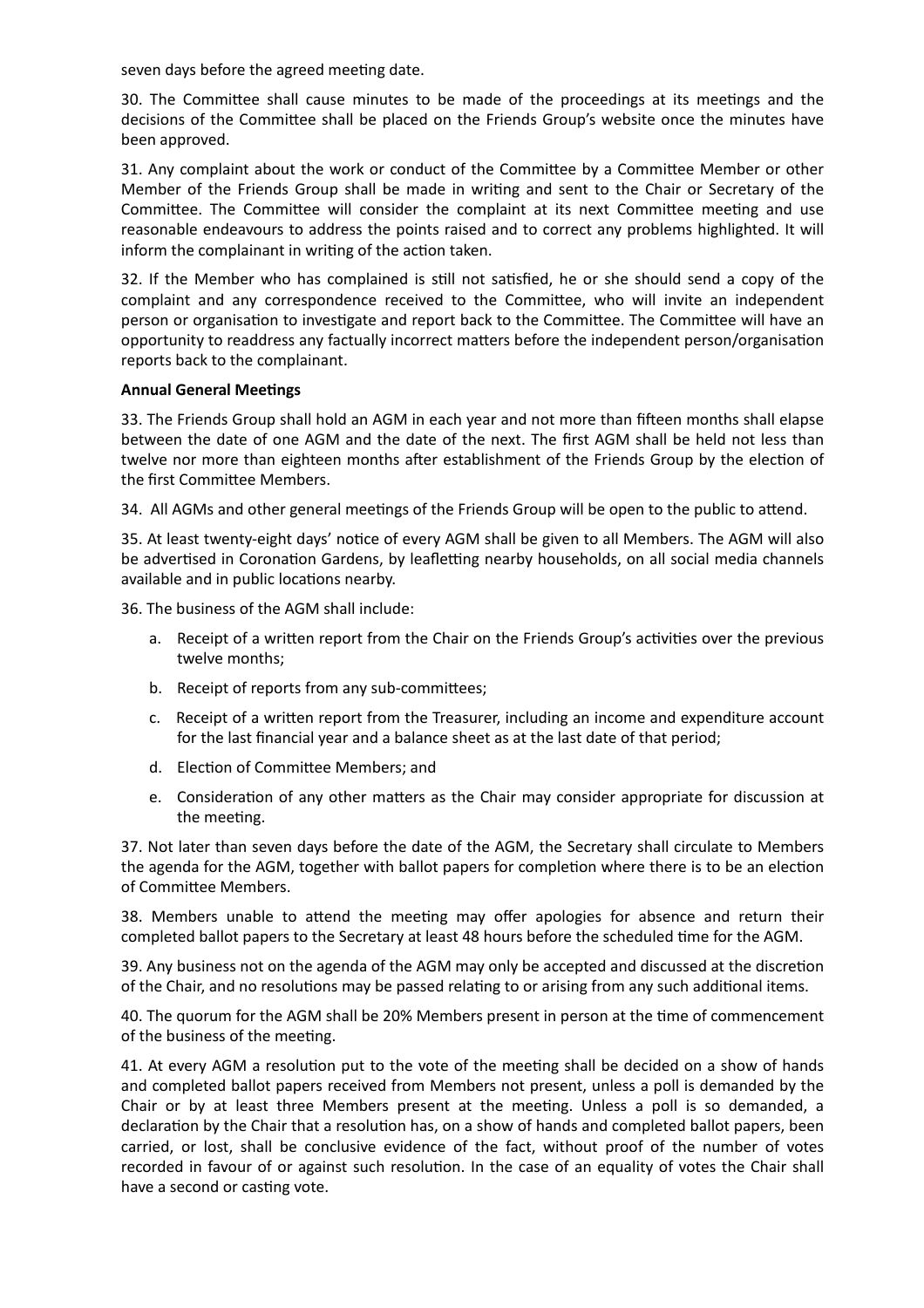42. Copies of the minutes of all AGMs will be available to all Members on request and placed on the Friends Group's website.

## **Extraordinary General Meetings.**

41. The Friends Group may hold EGMs from time to time in order that the Committee may report to the Members on the Friends Group's business and so that Members may raise and discuss any topic relating to the Friends Group's activities. At least fourteen days' notice of such meetings shall be given to all Members.

42. The conduct, management and decision-making capacity of an EGM shall be the same as for an AGM.

43. An EGM may be requested by not less than twelve Members or one quarter of the total number of Members, whichever shall be the greater, to discuss a specific topic or proposal.

44. Copies of the minutes of all EGMs will be available to all Members on request and placed on the Friends Group's website.

#### **Finance**

45. The Committee shall establish one or more bank accounts for and in the name of the Friends Group.

46. Authorised signatories to the bank accounts shall be the Treasurer and two other Committee Members. Any two of these signatories shall be required to authorise each withdrawal from the Friends Group's bank accounts.

47. No expenditure shall be incurred save while meeting the declared aims of the Friends Group.

48. Only members of the Committee may make financial commitments on behalf of the Friends Group. Any commitment to incur expenditure exceeding £100 shall require the prior written consent of any two of the Chair, the Treasurer and the Secretary.

49. A record of such written approvals shall be maintained by the Treasurer.

50. All expenditure must be supported with valid and original contracts, invoices or receipts and be initialled by the authorising Committee Members.

51. Income and expenditure accounts shall be maintained by the Treasurer and, together with a balance sheet for each year, shall be presented to the AGM for that year. Copies will be available to any member on request and placed on the website of the Friends Group.

52. If the Friends Group decides to become a registered charity and its income exceeds the statutory limits from time to time, then an independent examiner will be appointed at the time it decides to change its status. The independent examiner's report on the Friends Group's accounts will then be presented to the AGM for approval by the Members.

## **Policies and Insurance**

53. The Committee may develop policies to protect the Friends Group, its Members and other users of Coronation Gardens as is deemed necessary. This may include a child and vulnerable adult policy, risk assessments and a health and safety policy. These will be ratified by a simple majority vote by a show of hands at a Committee meeting.

54. If the Friends Group carries out volunteer workdays or runs events the Committee shall, in